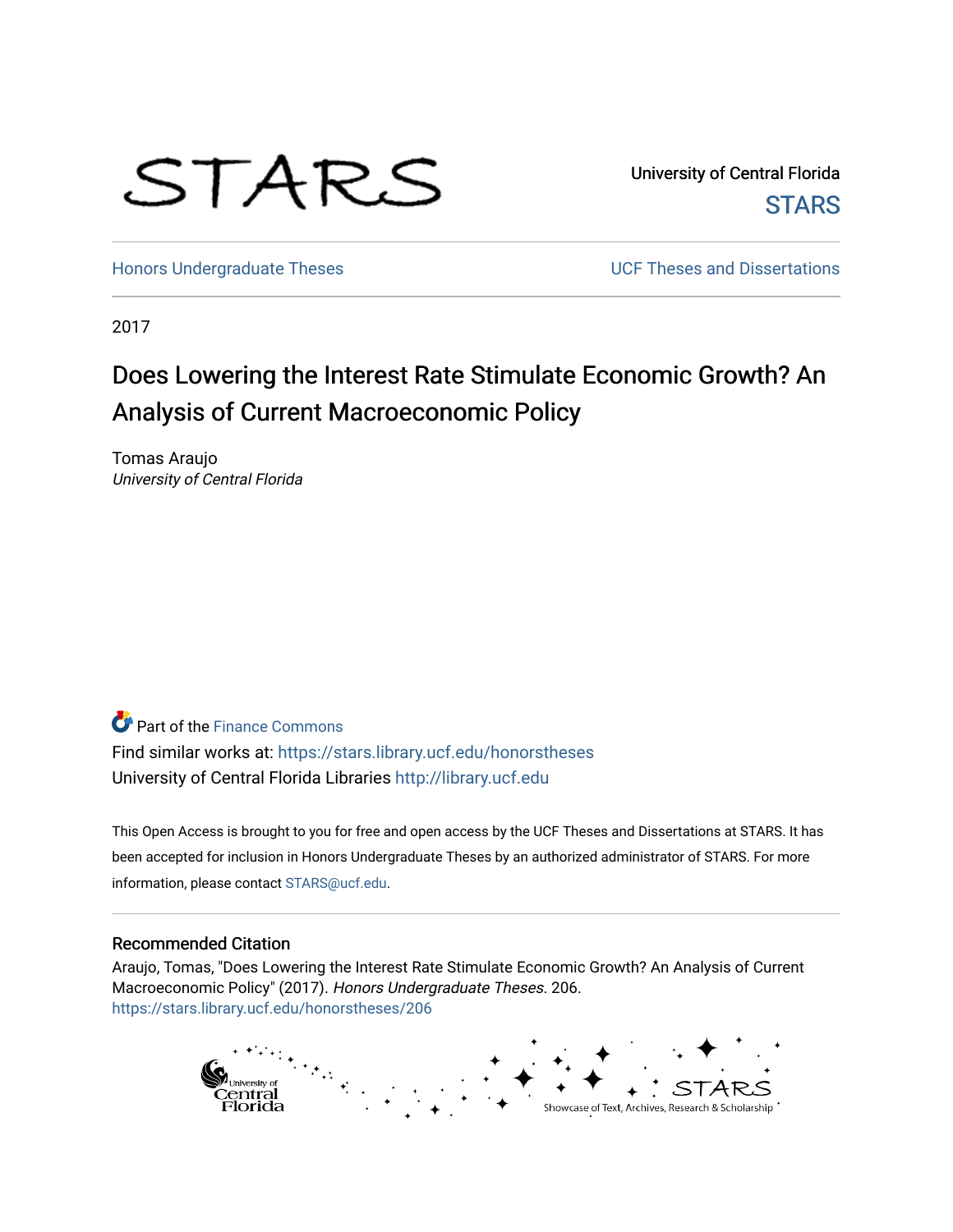## DOES LOWERING THE INTEREST RATE STIMULATE ECONOMIC GROWTH? AN ANALYSIS OF CURRENT MACROECONOMIC POLICY

by

## TOMAS ARAUJO

A thesis submitted in partial fulfillment of the requirements for the Honors in the Major Program in Finance in the College of Business and in the Burnett Honors College at the University of Central Florida Orlando, Florida

Spring Term 2017

Thesis Chair: Dr. Pradipkumar Ramanlal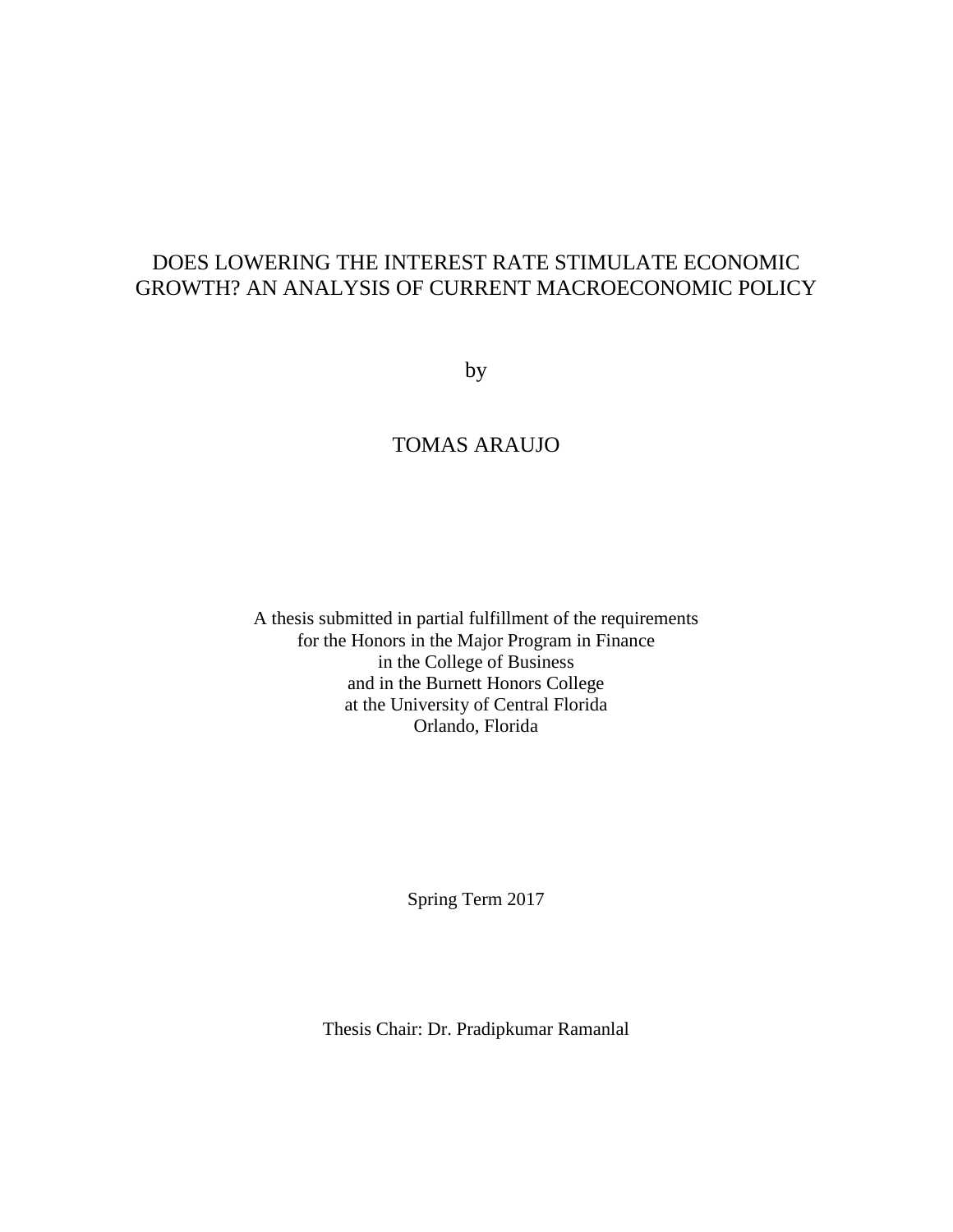## **ABSTRACT**

The effectiveness of monetary policy moving forward from the subprime mortgage crisis has come into question by academics and economists from around the world. The unconventional monetary policy tools implemented have left central banks in a tough spot in terms of an exit from these policies in an environment where economic growth and inflation targets still have not been reached ten years after the onset of the recession. One of the main criticisms by economists is the prolonged easy monetary policy implemented by central banks, which have left interest rates at near zero levels since the recession and are just now beginning to cautiously consider raising rates.

In this paper, I examined the relationship between GDP growth and economic variables that could possibly affect it, including interest rates, unemployment, labor force participation rates, shadow interest rates, stock market performance, and bond market performance. I studied the relationship by running regressions on time series data collected from the economies and central banks of the United States, European Union, and Japan. I found no statistically significant relationship between interest rates and GDP growth as well as positive values for the interest rate coefficients for two out of three of my regressions. However, I did conclude that the unemployment rate, and bond market performance did have a positive relationship with GDP growth in Europe and Japan. This warrants further study and usage of policy tools that affect these variables to lessen the severity of future recessions and have a positive effect on economic growth.

ii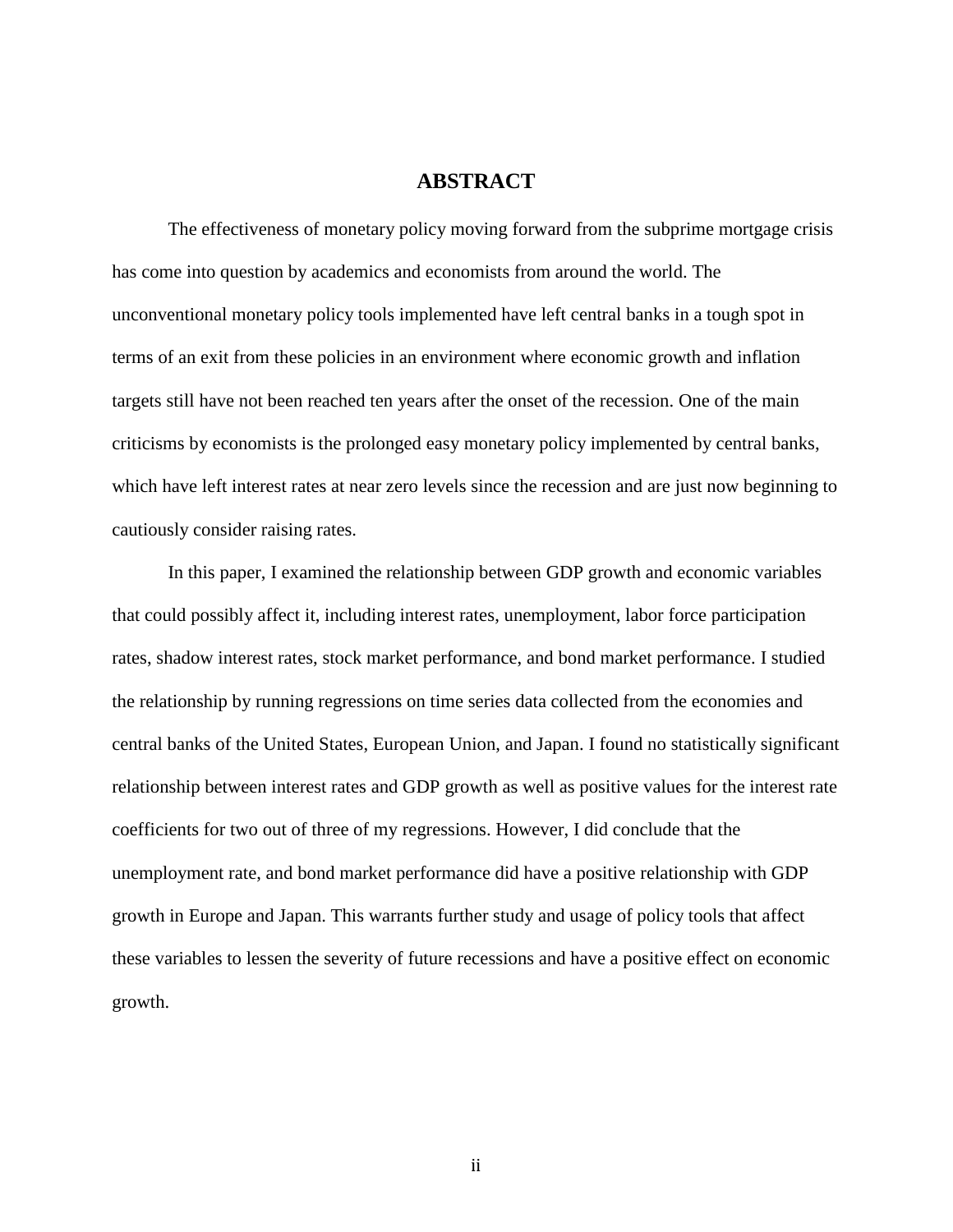## **ACKNOWLEDGEMENTS**

This project would not have been possible without the continued love and support of my parents, Alejandro Araujo and Patricia De Gregorio, as well as the support and guidance of my thesis

committee, Dr. Pradipkumar Ramanlal and Dr. Uluc Aysun.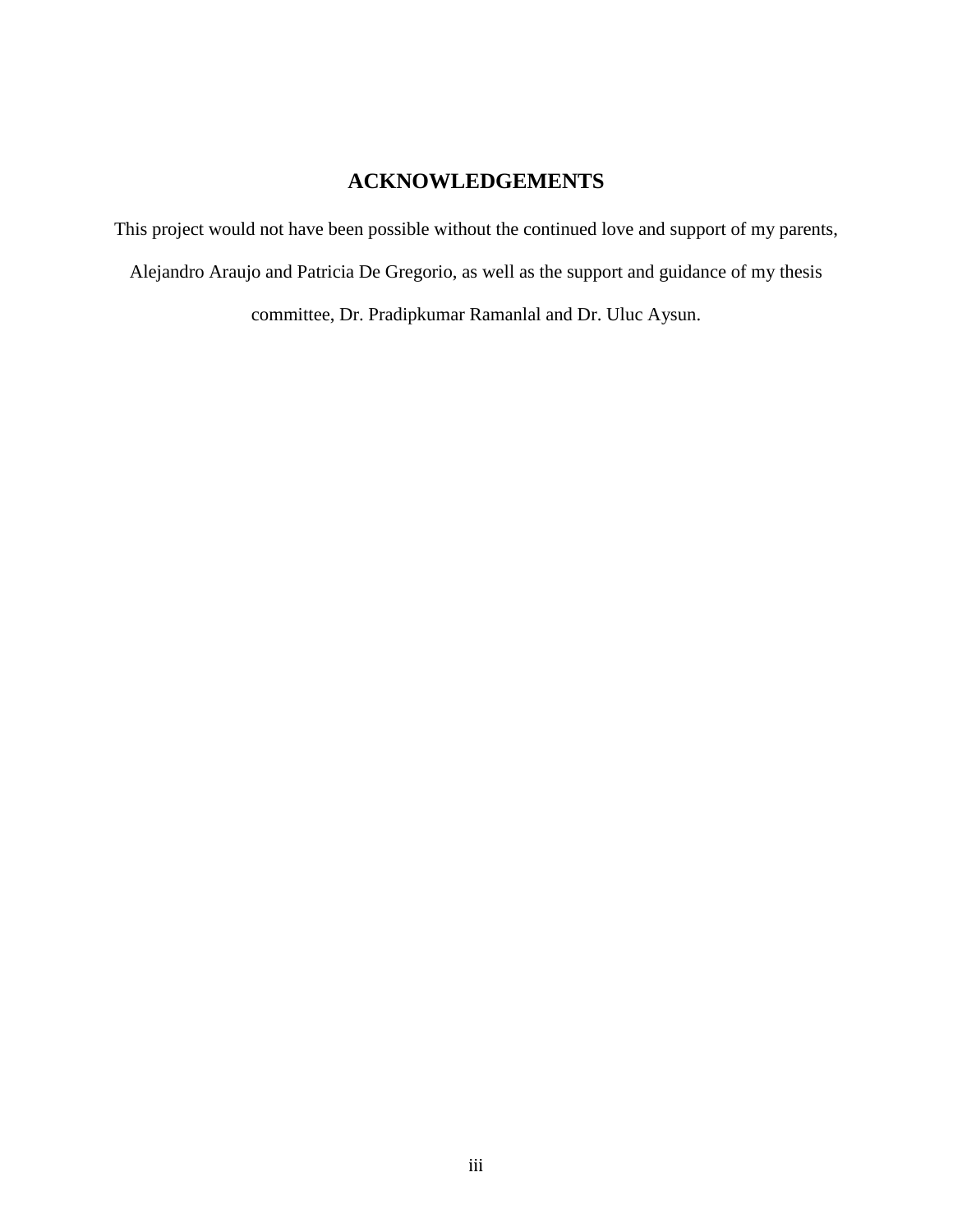# **TABLE OF CONTENTS**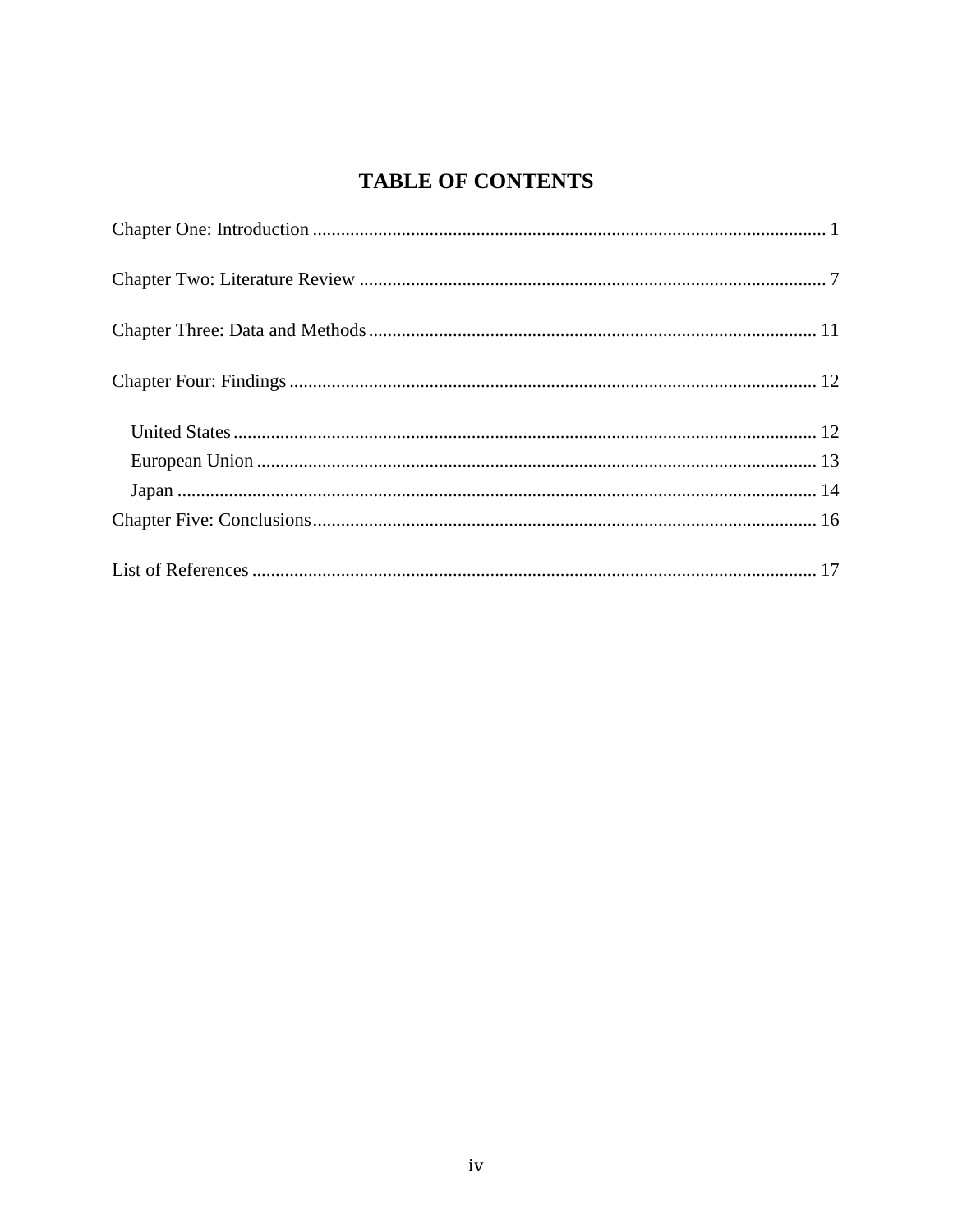## **LIST OF FIGURES**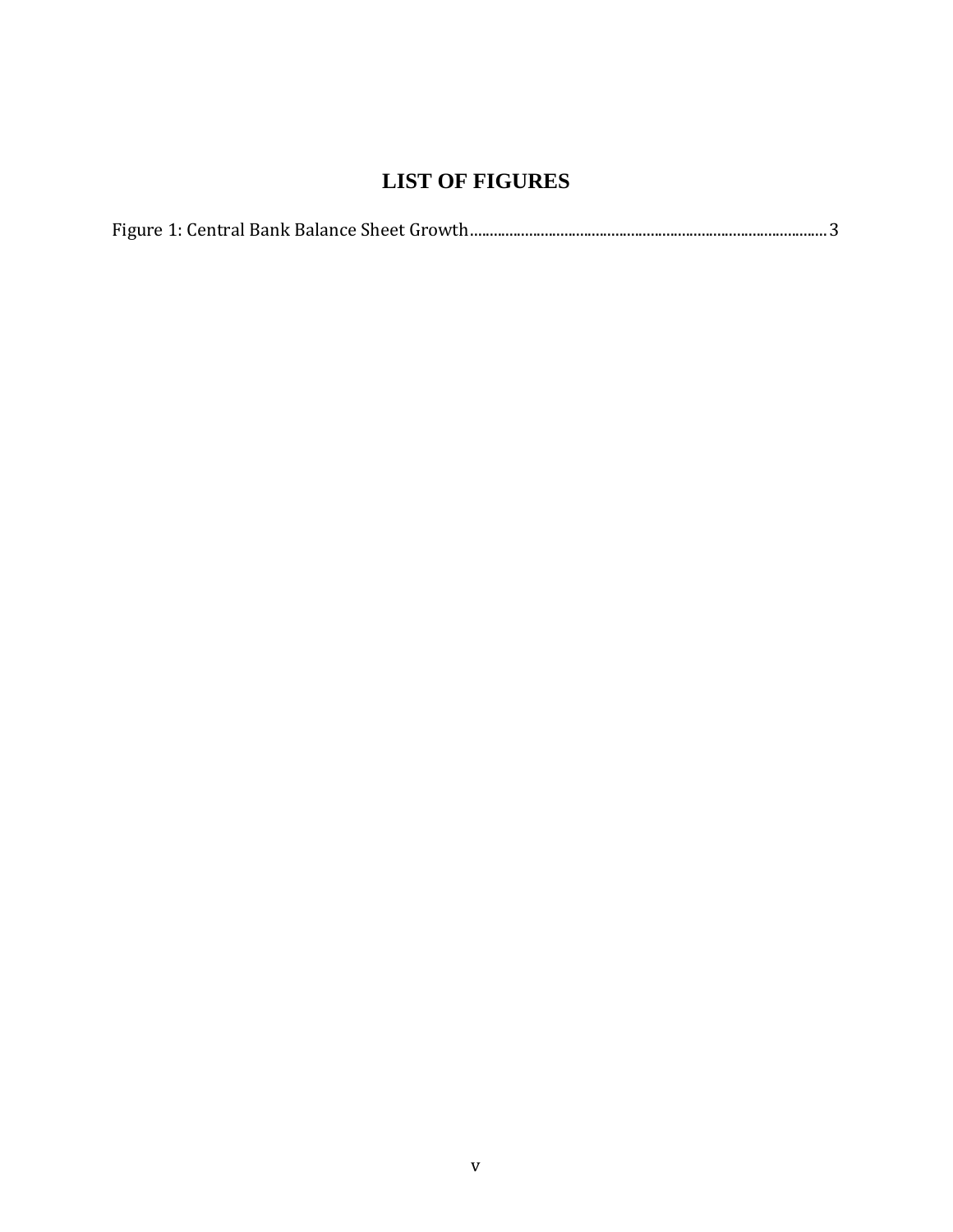# **LIST OF TABLES**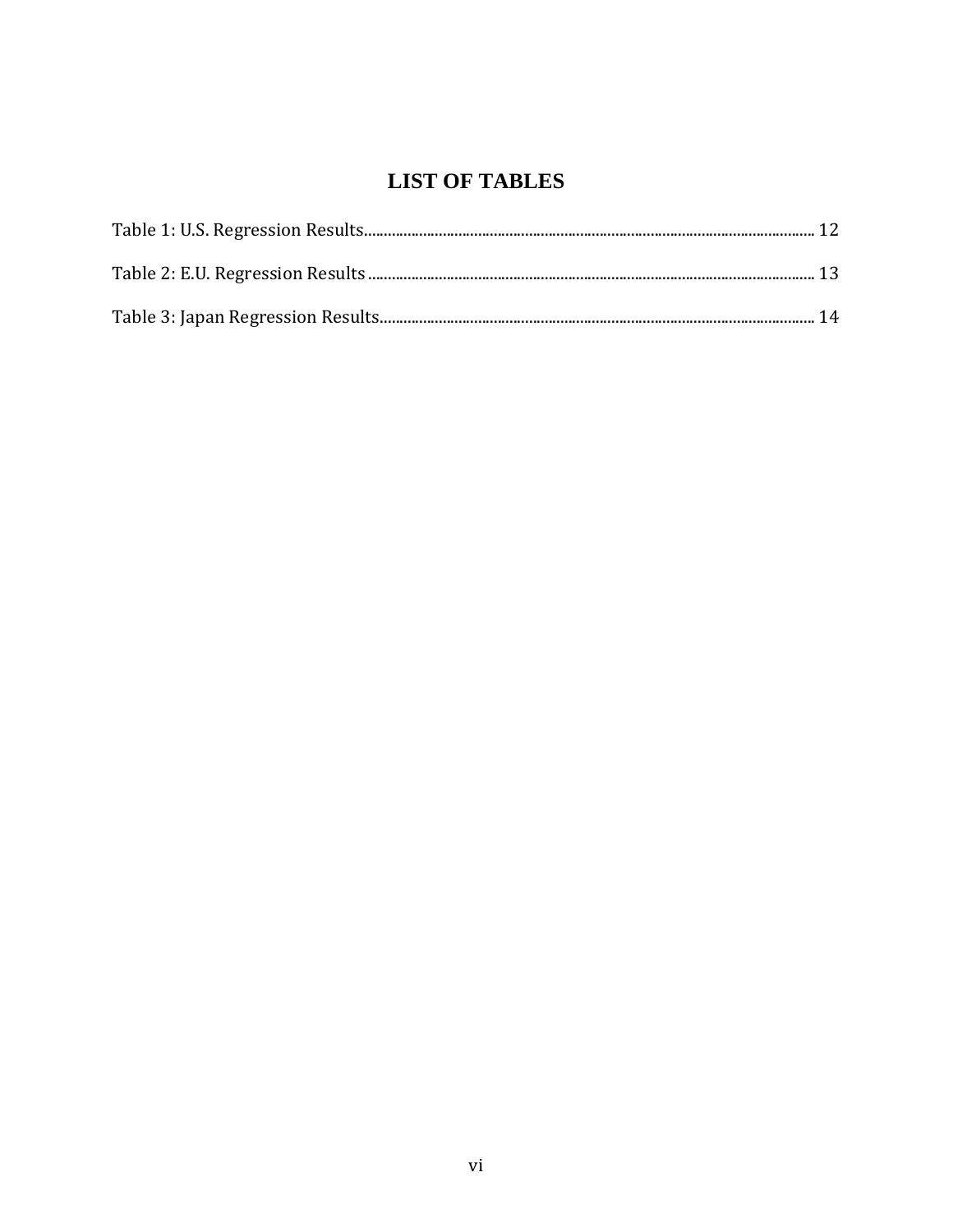# **LIST OF EQUATIONS**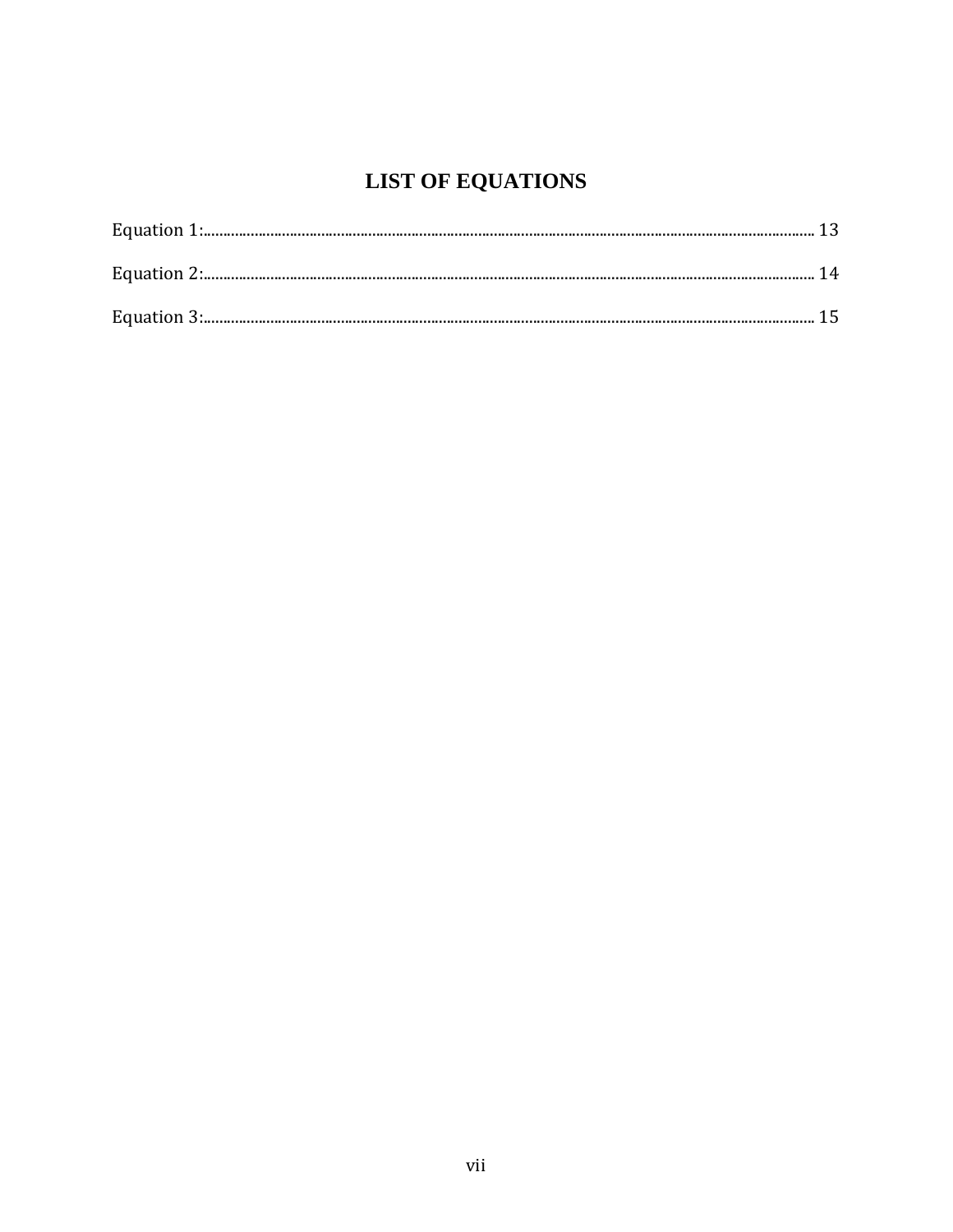## **Chapter One: Introduction**

Since the end of the Great Recession, many economists around the world have questioned the effectiveness of central bank monetary policy in today's global economy. In January 2016, at the World Economic Forum in Davos, Switzerland, Raghuram Rajan, then Governor of the Reserve Bank of India, spoke of the recent developments in global macroeconomic policy: "Monetary stimulus has largely run its course." He stated that post-crisis, "we may have reduced the room for other policies", and hinted at the ongoing economic stagnation that is plaguing major economies today.

Monetary policy and the roles of central banks have evolved over time, especially over the last century. Initially thought to have little effect on the economy, central banks have become autonomous government agencies playing a major role in economic stability. Through monetary policy, they are able to control the money supply and availability of credit in the country, thus affecting short-term interest rates and economic growth. Effective central bank policies have increased economic stability worldwide throughout the  $20<sup>th</sup>$  century. Expansionary policy is implemented during recessions by increasing the supply of money to combat unemployment and stimulate economic growth. Contractionary policy is implemented during booms to combat rising inflation and stop an expanding economy from overheating. Central banks have different tools they can use to implement effective policy measures.

Conventional monetary policy tools include open market operations, discount interest rates, and reserve requirements. Open market operations involve the purchase and sale of securities, usually low-risk government-issued bonds, to affect the supply of money. When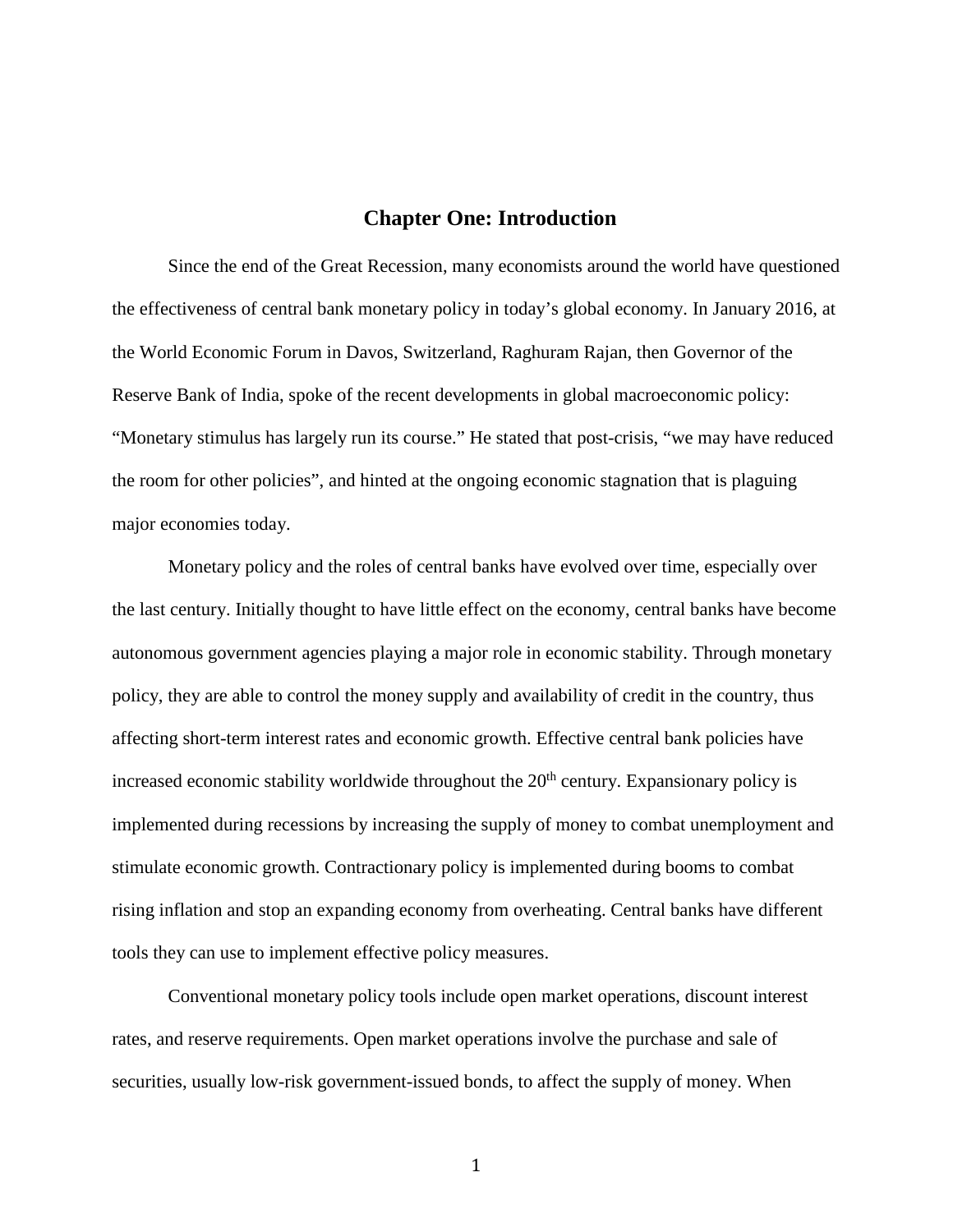bankers want to increase the money supply, they will purchase securities from banks thus increasing reserves in the banking system. The opposite is done when the goal is to reduce the money supply; the central bank will sell securities to commercial banks, thus reducing reserves in the banking system. These open market operations are conducted by the respective central bank's trading desk. Central banks use open market operations to set their target rates, which in turn provide liquidity to the banking system. Target rates are usually the overnight-unsecured interbank lending rates on bank reserves. Target rates are specified as the Federal Funds Rate for the U.S. Federal Reserve, the Main Refinancing Operations Rate for the European Central Bank, and the Unsecured Overnight Call Rate for the Bank of Japan. The third conventional monetary policy tool used by central banks is reserve requirements. Bank reserve requirements are the amount of funds to be held on reserve by commercial banks, as either cash or deposits with the central bank. Reserve requirements are a provision to ensure liquidity in the banking system, but can also be used as an effective monetary policy tool. By increasing the reserve ratio, or percentage of deposits to be kept as cash, the overall money supply is reduced and interest rates rise. This occurs because commercial banks must hold more cash therefore lending less, reducing the available money supply in the economy. Reducing the reserve ratio has the opposite effect, increasing the money supply and reducing interest rates. By adjusting short-term interest rates central banks can affect short-term economic growth. Low interest rates encourage business investment and consumption, while high interest rates induce saving and reduce consumption.

The negative shock to the global economy was so great during the recession that central banks were forced to lower their short-term nominal interest rates to zero. At the "Zero Lower Bound", unconventional monetary policy tools were required to bring further stimulus and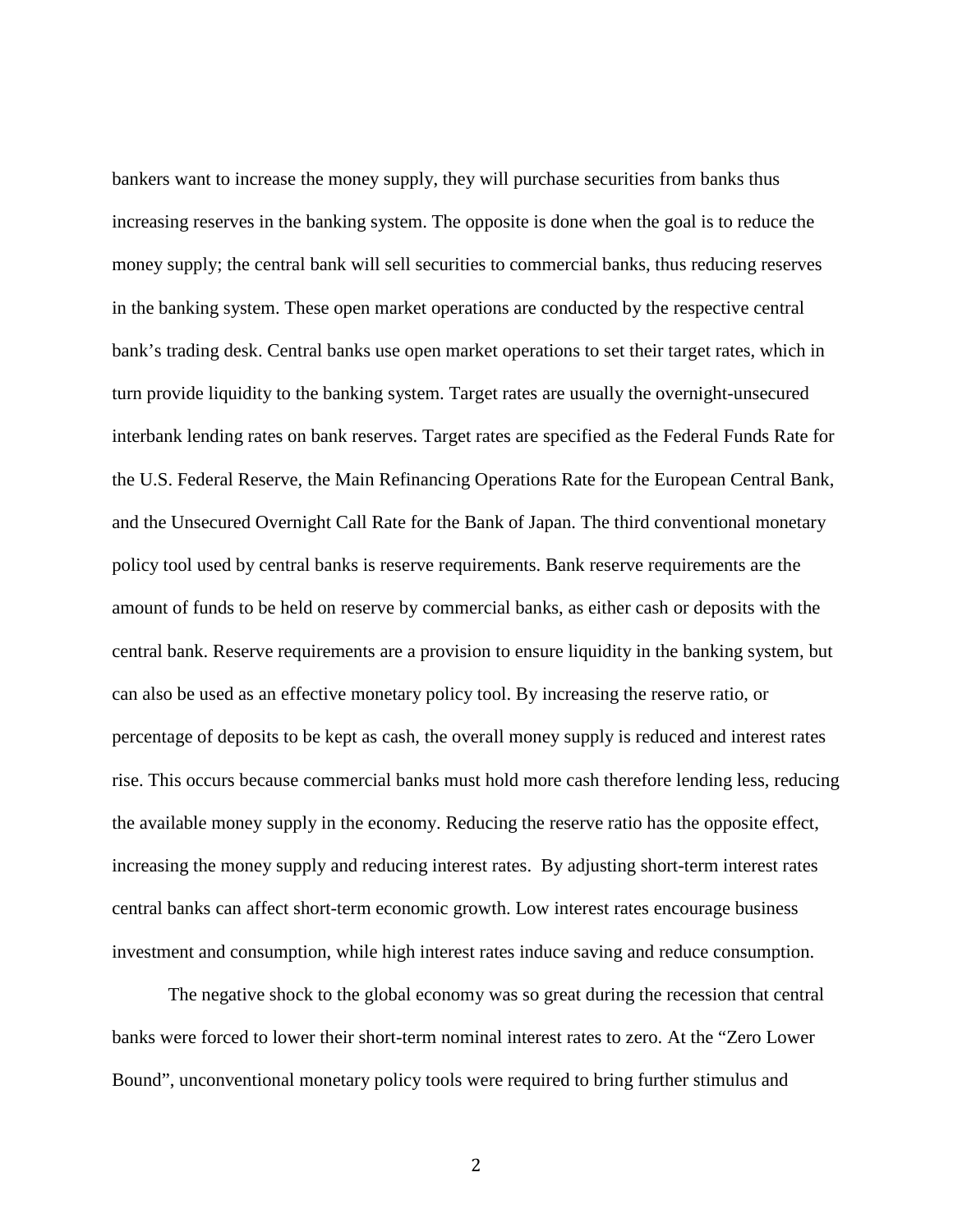provide the liquidity necessary to prevent a global economic meltdown. Today known as "Quantitative Easing", these tools served to provide liquidity to financial institutions and key credit markets through direct collateralized lending, the swapping of illiquid assets for sovereign bonds, the purchase of long-term securities to depress long-term rates in an attempt to stimulate aggregate demand, and the use of forward guidance. When central banks could no longer provide stimulus through short-term interest rates, they attempted to do so by changing the composition and size of their balance sheets. Central banks provided collateralized loans to sound financial institutions and took over their illiquid assets in an attempt to stabilize credit markets. The scope of these asset purchase programs was unprecedented and never seen before, but deemed necessary to stop the recession in its tracks. The U.S. Federal Reserve (Fed), European Central Bank (ECB), Bank of Japan (BOJ), and the Bank of England (BOE) increased the size of their combined balance sheets by almost \$11 trillion from 2007-2014. Many economists attribute the actions of central bankers around the world in the aftermath of the recession as having reduced the length and severity of the economic downturn.





<sup>3</sup>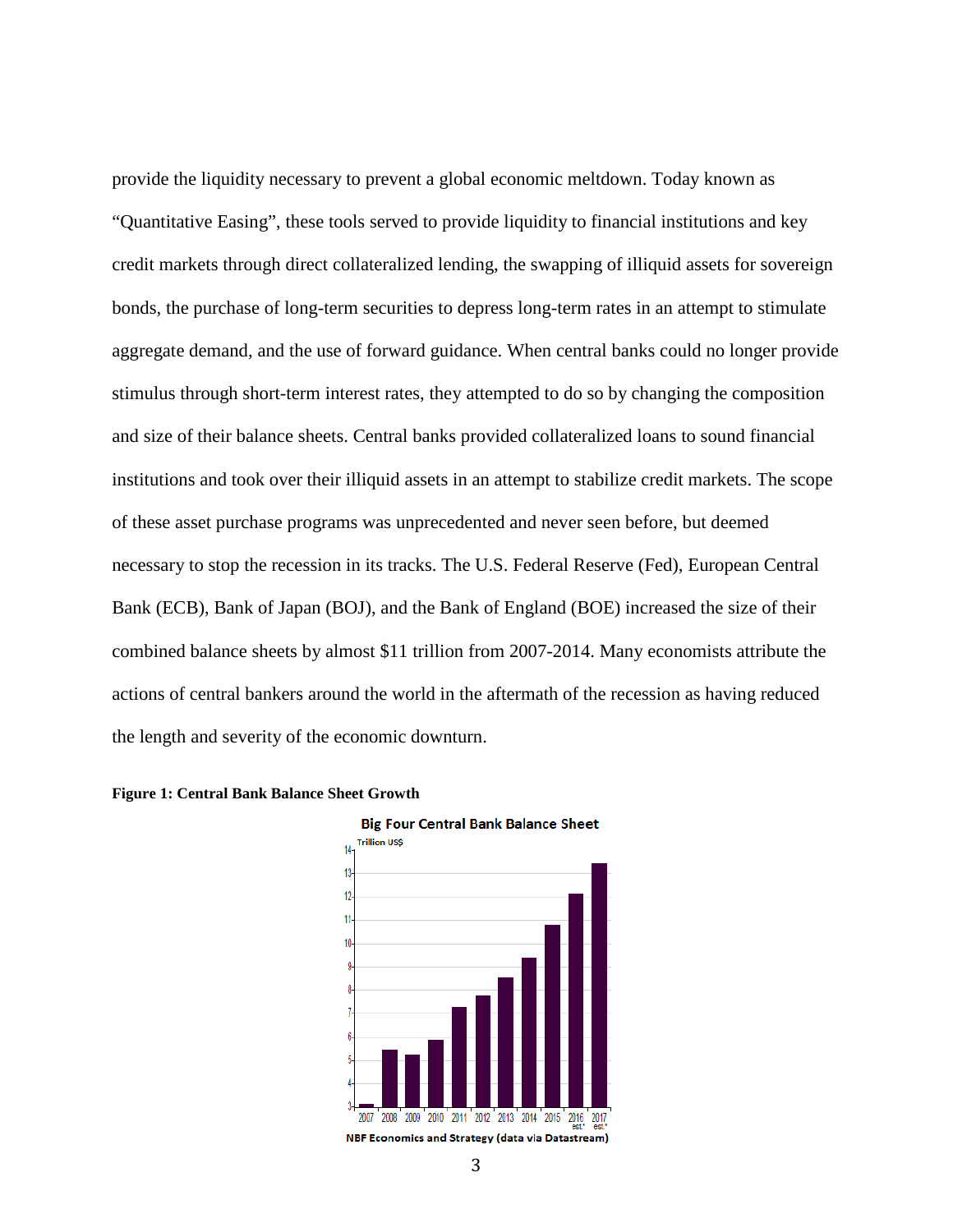Since the first round of QE in the U.S., unemployment has fallen from a high of 10% in 2009 to about 5% today, although growth has been slow and may be stalling. The Federal Open Market Committee's main focus has shifted into getting inflation closer to its target of 2%, which has remained a challenge to the Fed as it prepares to raise rates. In Europe, the ECB's quantitative easing program has been used as an instrument to try to push inflation to its target rate of 2%. The "Public Sector Purchase Programme" was enacted in March 2015 and will inject €1 trillion into the economy through sovereign debt purchases to boost inflation. The Bank of Japan first began its fight against deflation with quantitative easing from 2001-2007. After the subprime crisis, the Japanese economy experienced negative growth and once again negative inflation. The BOJ began another round of quantitative easing in 2011, expanding its asset purchase program by ¥5 trillion. In 2013 the central bank announced purchases would be expanding by ¥70 trillion, and in 2014 expanded purchases even further by ¥80 trillion.

However, there are still many concerns surrounding the health of the global economy in the aftermath of the Great Recession. Some economists and bankers have theorized that prolonged easy monetary policy has done more harm than good. Ultra-low interest rates may actually be doing the reverse of what they are intended to do. At such extremely low rates, there is fear that households are being incentivized to increase their saving rather than consumption. The theory behind this notion is that workers saving for retirement are worried that at such low rates they may not be able to reach their target level of saving in time to retire, therefore increasing their savings and reducing consumption. Many households saw a substantial loss of wealth during the recession, leaving many with liquidity constraints that limit their borrowing to be able to increase consumption in the present term. This problem particularly affects middle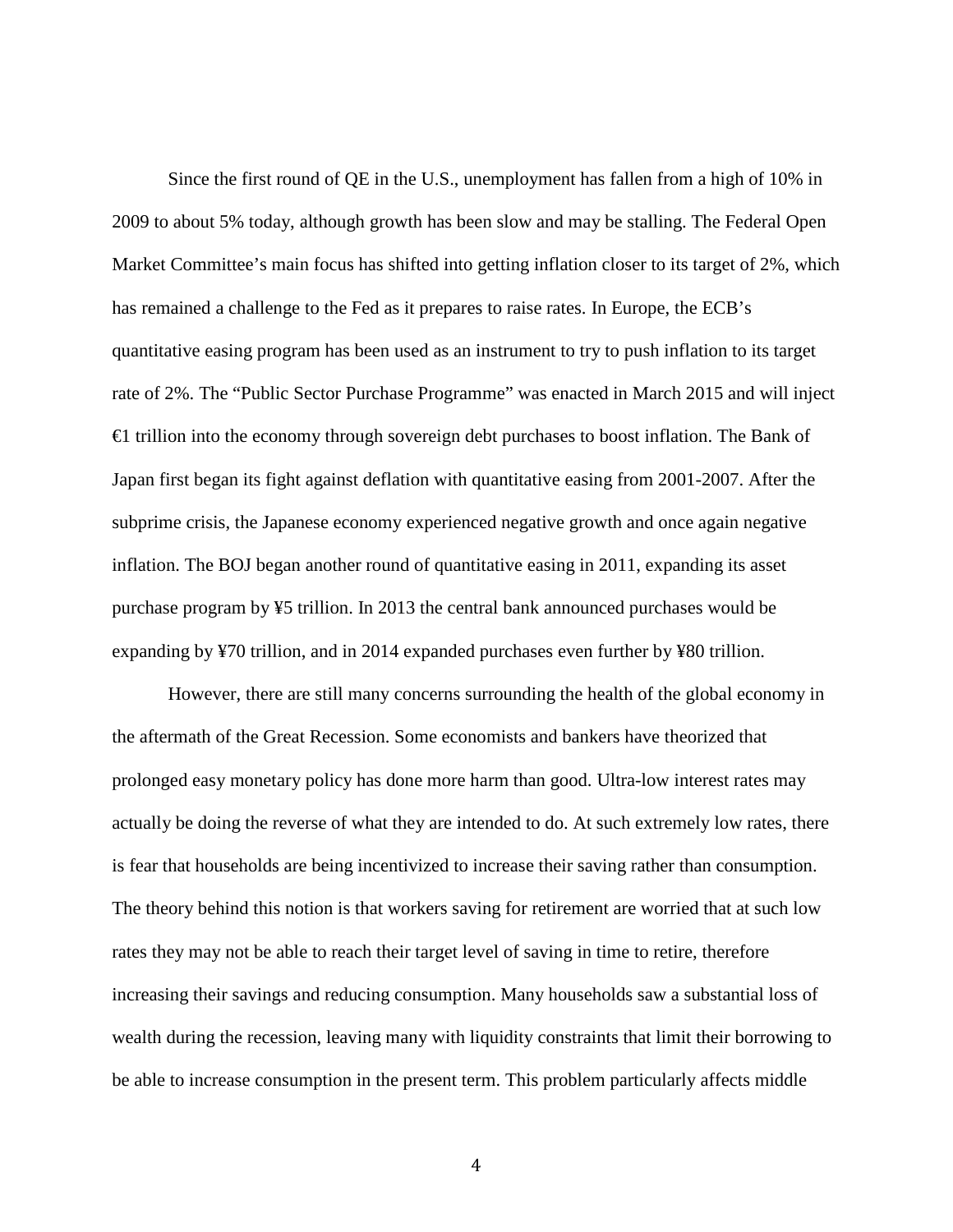class families whom, as opposed to the rich, did not have adequate savings to maintain their level of consumption. Low interest rates can also have positive effects on consumers. When interest rates are low, equity markets tend to be higher, increasing private wealth. Low rates also allow for cheaper borrowing for households without liquidity constraints. Finally, households with adjustable rate mortgage agreements from before the recession saw a substantial decrease in the size of their mortgage payment once short-term lending rates were brought down to near-zero levels. Many households used this additional disposable income to deleverage in the wake of the financial crisis. The question of whether years of easy monetary policy action by central banks has been successful in stimulating aggregate demand has yet to be answered, due to lackluster GDP growth, low inflation, and low household consumption.

Another concern with recent macroeconomic policy is that after several rounds of quantitative easing and trillions of dollars being pumped into the global economy, asset prices have been propped up at a level above their intrinsic value, creating a potentially dangerous asset bubble. At the World Economic Forum in 2016, central banker Raghuram Rajan commented on the effect of these policies by saying: "We are not sure what the fundamental value of any asset is…asset prices are still trying to find their appropriate level." In 2015, George Soros delivered a warning of the possible political consequences of the ECB's asset purchase programs at the Davos World Economic Forum: "It will benefit the owners of assets and actually wages will remain under pressure through competition and unemployment." Policymakers must understand the consequences that come with their actions. At some point monetary policy must be combined with effective fiscal policy and structural reform to be effective.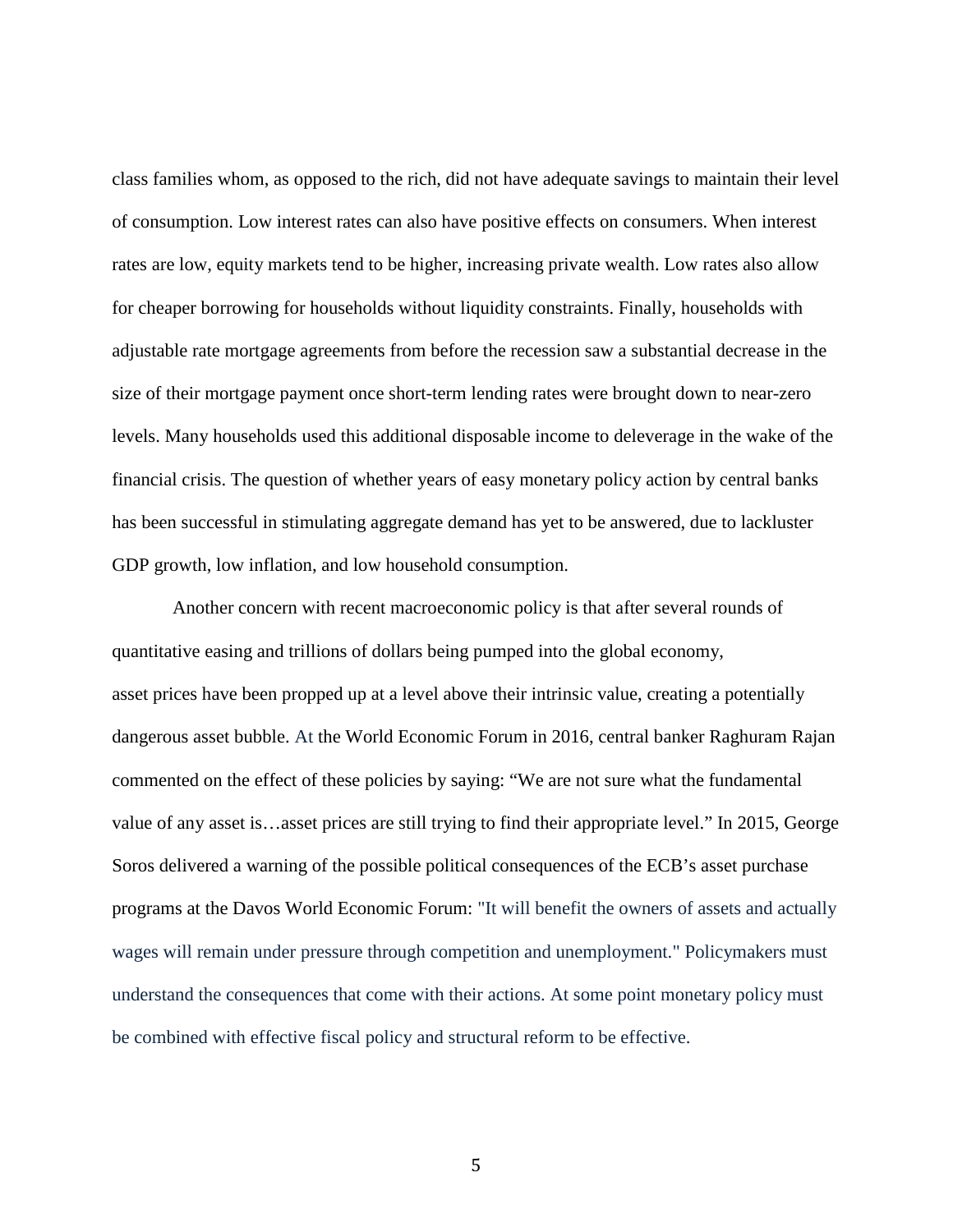Today, interest rates around the world remain at near-zero levels. The U.S. economy seems to be picking up as GDP and inflation begin to reach target levels. The Federal Reserve recently raised rates for the first time since the crisis in December 2015, and has been very cautious in raising rates since then. The European economy is also beginning to show signs of improvement as deflationary concerns begin to wind down. The ECB is beginning to consider slowly tapering off their asset purchase programs and is not expected to raise rates at least until the tapering process begins. The BOJ has kept rates steady in the wake of the Fed's increases and has showed no signs of slowing down their stimulus program. Economic analysts have predicted that inflation in Japan may reach the BOJ's target rate in late 2017, at which point the BOJ may consider a change in monetary policy. It has been ten years since the beginning of the Great Recession and we are just now beginning to see shifts in global macroeconomic policy. The measures implemented around the world during the crisis may have lessened the severity of the crisis, but it may have made monetary policy less effective moving forward. This paper will explore the effects of global macroeconomic policy focusing on the economies and central banks of the United States, European Union, and Japan.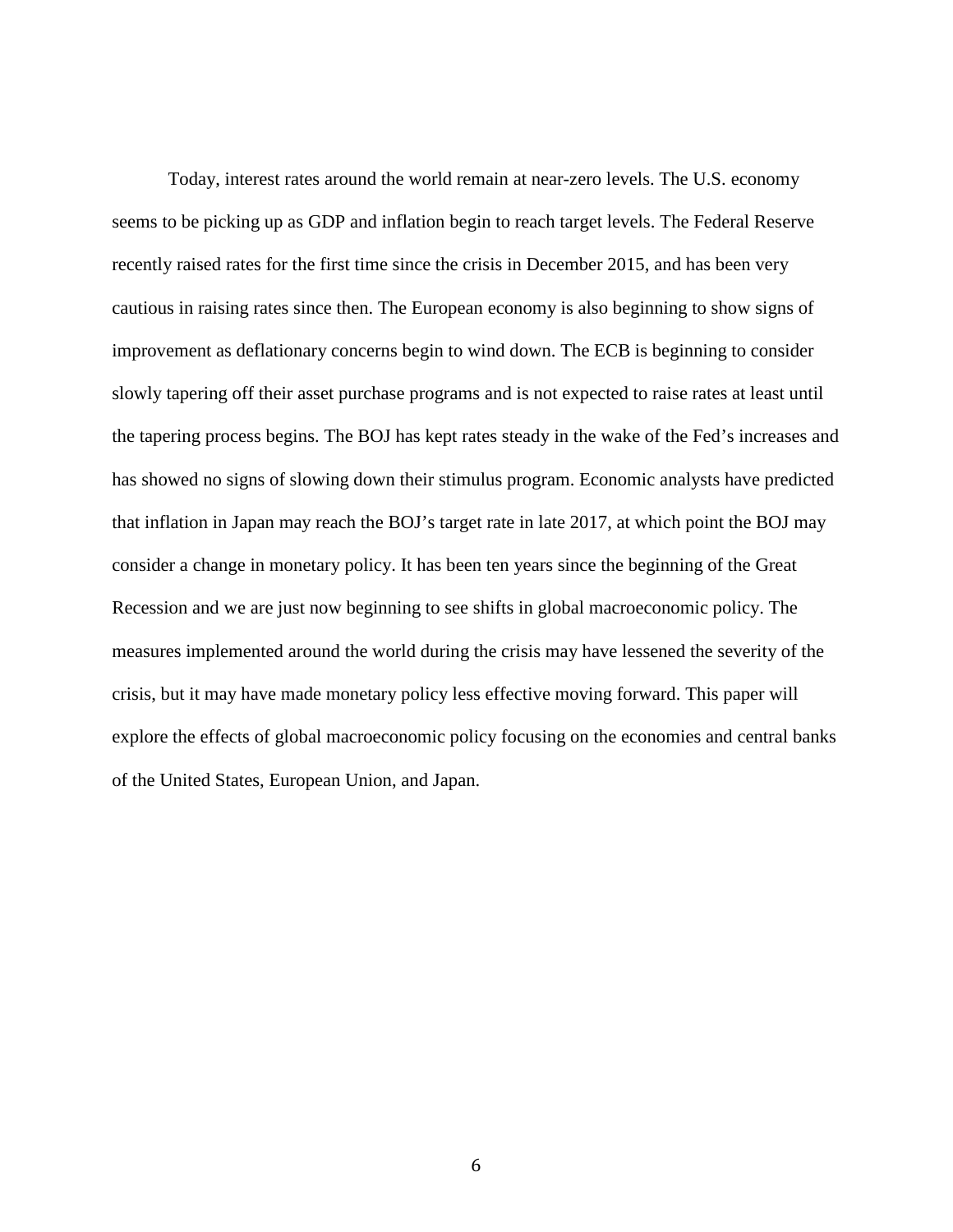## **Chapter Two: Literature Review**

Bossone (2013) discussed the unconventional monetary policy tools implemented by central banks in the wake of the recession. He credits quantitative and credit easing with preventing a global financial meltdown, but also criticizes the measures for the distributional inequality created by the policies. Bossone states: "QE injects money to owners of assets who benefit from QE-stirred bond and asset-price rises, but represent a tiny minority with a low propensity to consume. Conversely, QE does not reach common people (with higher propensity to consume) and deprives them of interest incomes: with given or falling incomes, and prices expected to rise, they may even reduce consumption."

Krippner (2012) establishes a framework for representing the yield curve in a zero lower bound environment. He builds on the theory established in the 1995 paper "Interest Rates as Options" by Fischer Black. The intuition behind the model is based on the fact that interest rates are bound at zero because holding physical currency provides a risk-free alternative to a negative interest rate. Krippner develops a bond option pricing model for the value to investors to hold currency at an interest rate of zero. This allows the value of the option to be effectively removed from the yield curve, leaving a "shadow yield curve" that represents the policy yield curve that would exist if the option to hold physical currency were removed. The calculated shadow rate can then be compared to market short-term rates to observe the effect of easy monetary policy. To prove this, Krippner plotted the shadow yield curve against the U.S. yield curve for monthly observations from December 1986-2011. Once the market rate become constrained at zero, we observed negative values for the shadow yield curve and large drops in the rate associated with three monetary policy events: QE1 announcement in 2008, negative forward guidance from the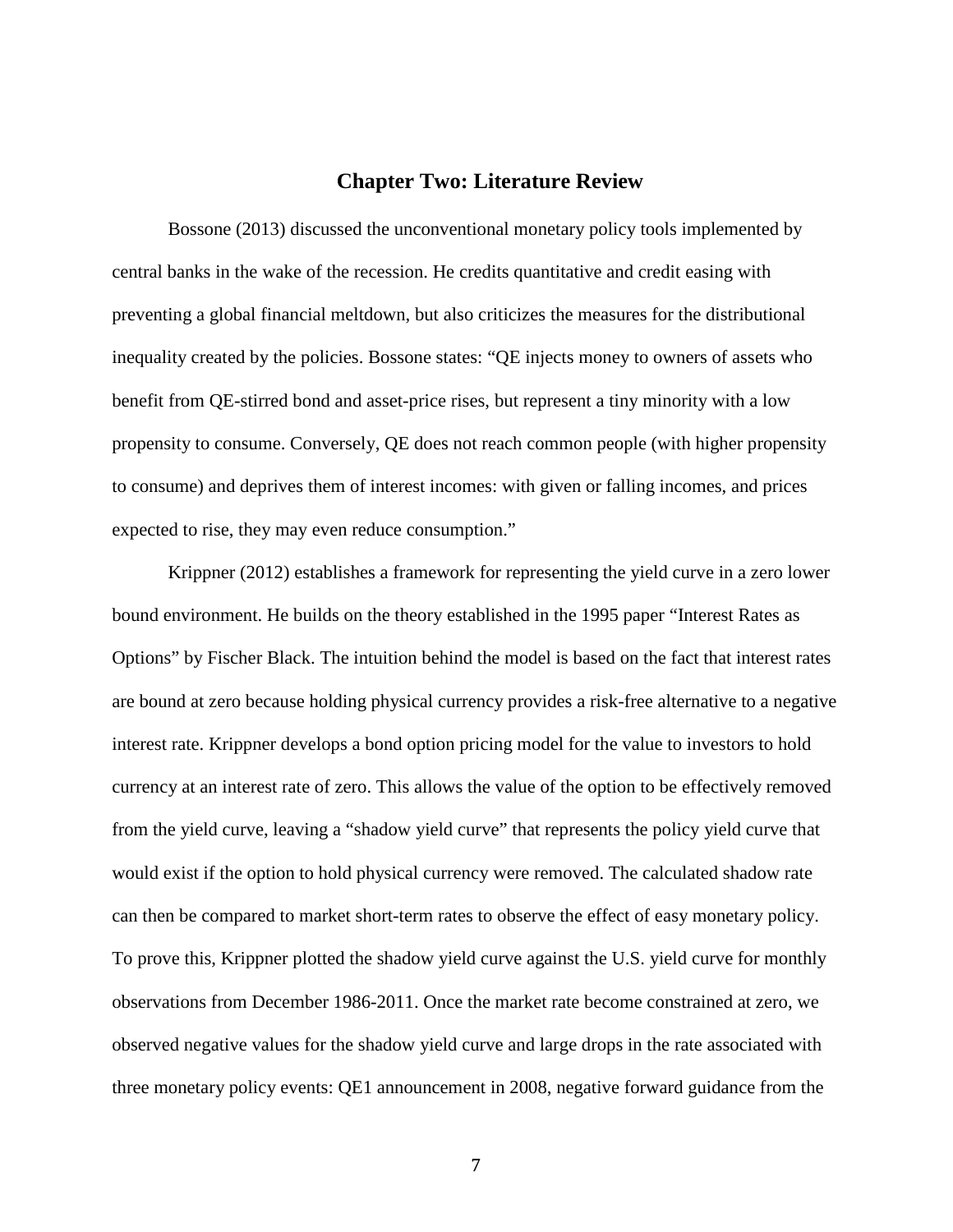FOMC in 2010, and the FOMC's announcement of keeping target rates near-zero for the foreseeable future in 2011. Using this methodology we are able to measure changing monetary policy stance once the actual rate reaches zero by creating an "effective" policy rate below the zero lower bound.

The relationship between interest rates and economic growth has garnered much attention from the academic word in the past. Bosworth (2014) examines the long-term determinants of interest rates, and in particular the relationship between the variations in interest rates and the rate of economic growth. The analysis focuses on foreign versus domestic pressures on determining real interest rates in an individual G-7 economy. The analysis found a weak correlation between the rate of growth and real interest rates. Bosworth compares his findings to the standard Solow-Swan model, which is based on the assumption that interest rates have a positive correlation with economic growth, due to their effect on saving and investment within the model. Furthermore, his research suggests that global capital markets are highly integrated, and real interest rates are largely determined by foreign as well as domestic factors.

Hansen and Seshadri (2013) study the long-run relationship between real interest rates and economic growth. The researchers constructed a regression using annual U.S. data for real interest rates, labor productivity, real earnings growth, and real aggregate GDP growth for the time period of 1901-2011. Their findings point to a "moderately negative" correlation. The average correlation between real interest rates and labor productivity, real wage growth, and real GDP growth was -0.20, implying that the real interest rate is countercyclical. They explain this by stating that long-run costs due to periods of low interest rates would be offset by periods of high productivity growth.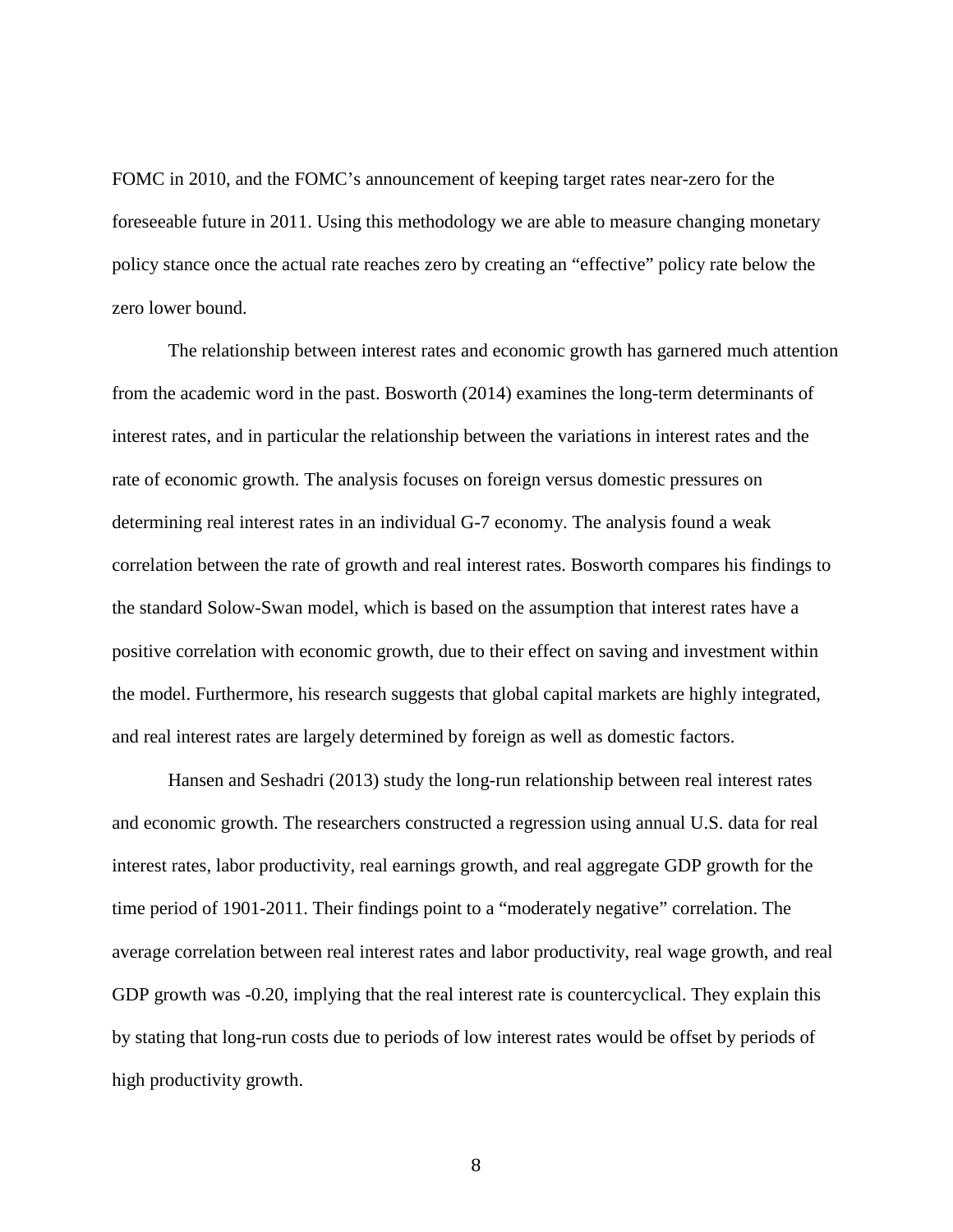D'Adda and Scorcu (2001) conducted an empirical study on the relationship between real interest rates and economic growth by constructing regressions using data from 20 industrialized economies for the time period 1965-1994. The empirical evidence observed by the researchers supports the traditional view of a positive relationship between growth and capital accumulation, and a negative relationship between accumulation and the real interest rate. The researchers estimated that a one percent increase in the real interest rate resulted in a fifth of a percentage point decrease in the average growth rate.

Semuel and Nurina (2015) concluded that there is a positive relationship between inflation and interest rates to GDP. The researchers collected data on historical inflation, interest rates, and exchange rates in Indonesia from 2005-2013. They noted that: "countries in the developing stages such as Indonesia can be said to have economic growth that is quite vulnerable to the turmoil in developed countries like the United States (Bank Indonesia, 2013). However, in this case Indonesia is considered to have a significant economic growth and able to survive. This can be seen by the Indonesian stability amid the global crisis in 2008, which Indonesia is able to continue its economic growth, especially after the 2008 crisis ended (Bank Indonesia, 2013)." They constructed a partial least squares model to test the hypotheses and describe the relationship between the dependent and independent variables and found a significant negative relationship between interest rates and GDP.

Di Maggio, Kermani, and Ramcharan (2014) explored if the unconventional monetary policies implemented during the crisis succeeded in boosting aggregate demand. They observed the changes in monthly payments of borrowers with adjustable rate mortgages originated from 2005-2007, and then analyzed household consumption and saving behavior as interest rates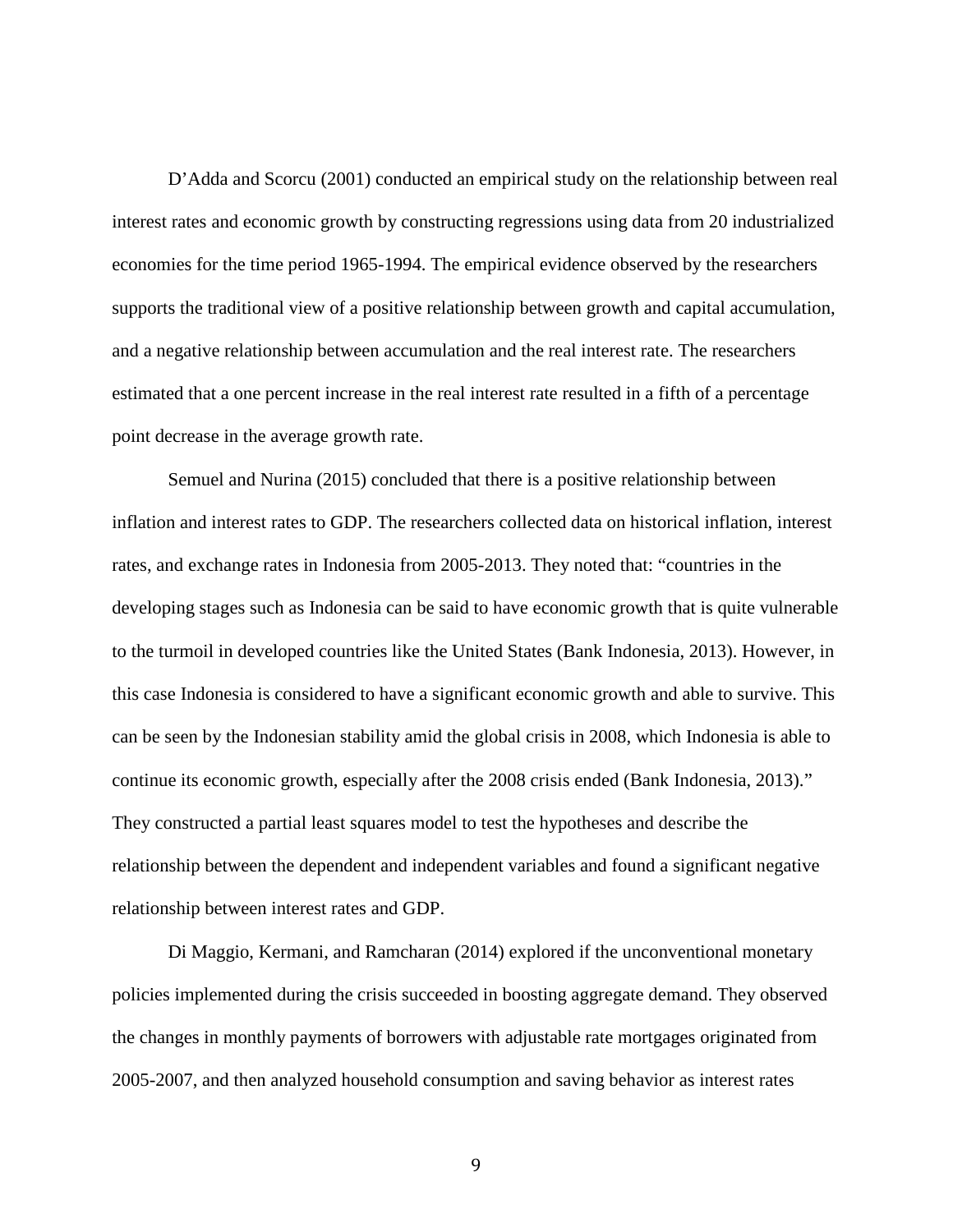changed. The data showed that the monthly mortgage payment for the average borrower decreased by \$900 when interest rates were lowered. The average household then increased their monthly car purchases (durable goods) by 40%, but at the same time allocated an additional 15% of the income to deleverage by paying down their mortgage faster. The researchers concluded by stating that: "Low interest rates have stimulated consumption of durable goods, but the expansionary effect is partially dampened by households' desire to deleverage voluntarily."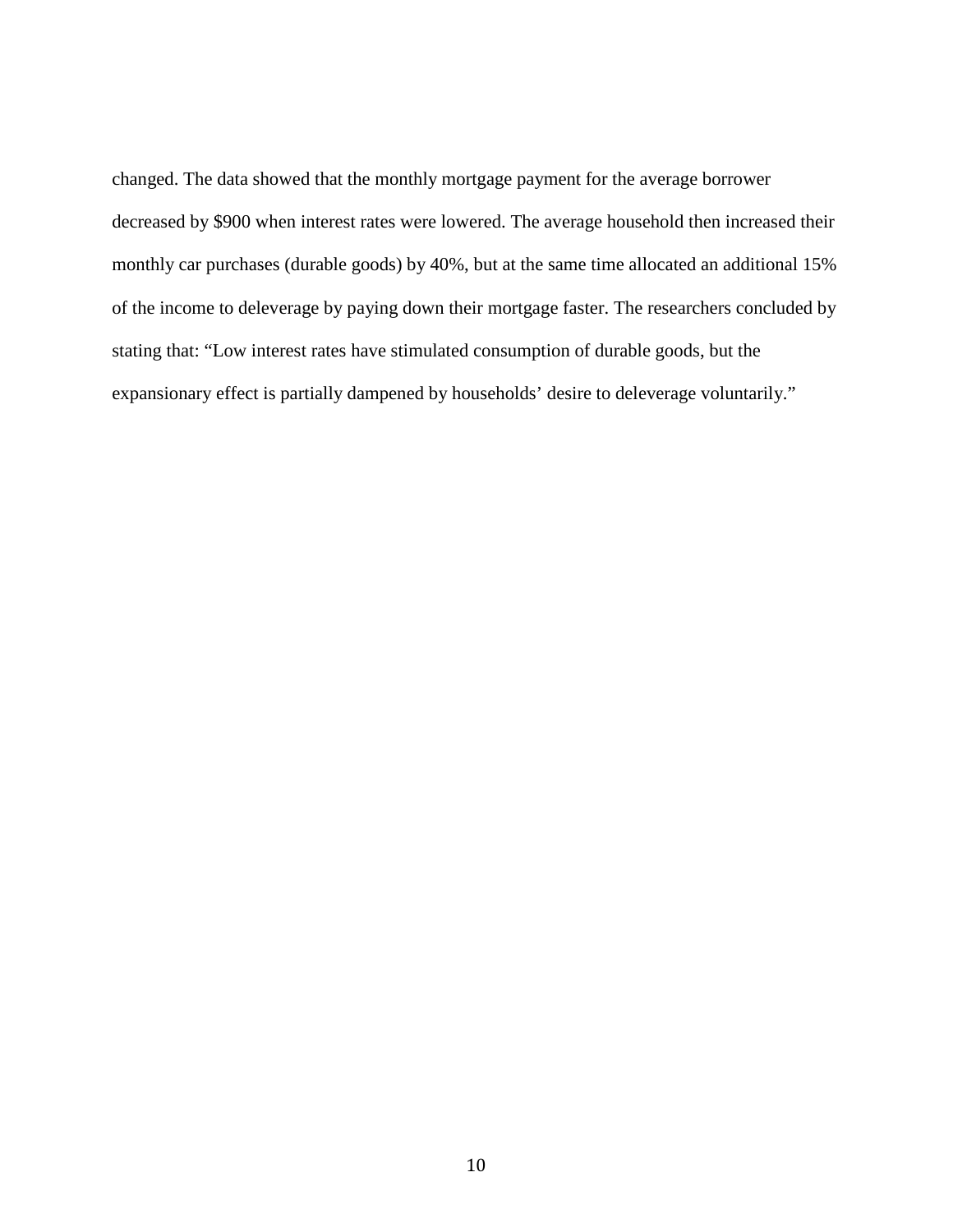## **Chapter Three: Data and Methods**

In this paper, I will examine the effectiveness of expansionary central bank monetary policy on stimulating economic growth since the end of the Great Recession by studying the relationship between economic growth and interest rates, as well as the relationship between economic growth and other variables. The dependent variable in my study will be the GDP growth rate to represent economic growth, and the independent variables will be the target interest rate, shadow rate, unemployment rate, labor force participation rate, a proxy for stock market performance, and a proxy for bond market performance. I will use the tickers SPY and TLT to represent the American stock and bond markets, EZU and IEGL to represent the European stock and bond markets, and EWJ and VANJGBY to represent the Japanese stock and bond markets, respectively. The three central banks to be studied will be the United States Federal Reserve, the European Central Bank, and the Bank of Japan. I will use monthly economic data from each central bank's respective economy from January 2009 to July 2016. This specific time period was chosen to limit any misrepresentation of the results based on the extreme volatility experienced in financial markets directly after the subprime mortgage crisis began in 2008. The data was collected from Bloomberg, the World Bank, and the International Monetary Fund. Once the data has been collected, I will run three separate ordinary least squared regressions for each respective economic region, the United States, European Union, and Japan, to determine the relationship between the dependent and independent variables.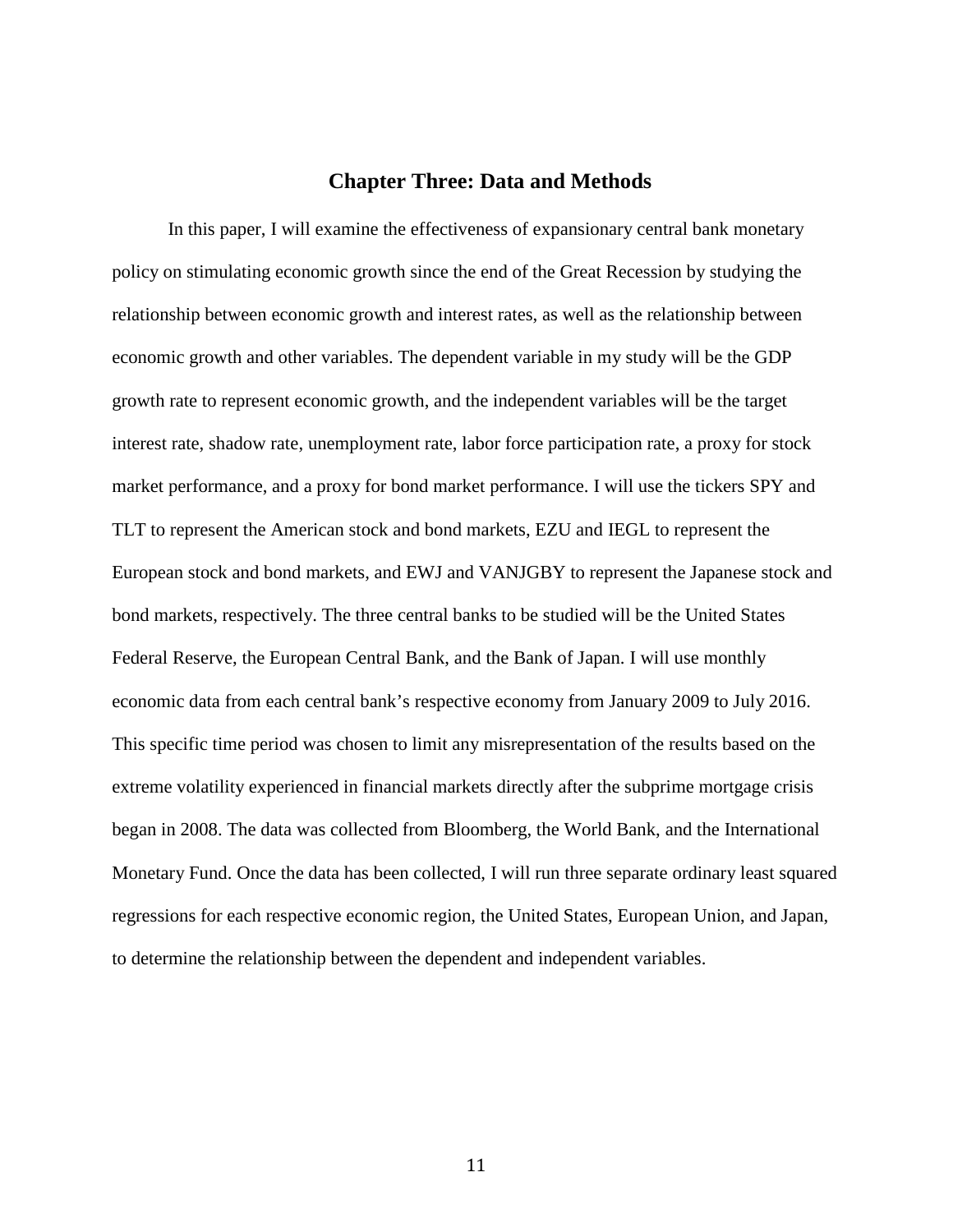## **Chapter Four: Findings**

## United States

|                      |                     | $P-$   | Lower     | Upper |
|----------------------|---------------------|--------|-----------|-------|
| Variable             | <b>Observations</b> | Value  | 95%       | 95%   |
| <b>Interest Rate</b> | 91                  | 0.7519 | $-1.815$  | 1.315 |
| <b>Shadow Rate</b>   | 91                  | 0.973  | $-0.1024$ | 0.106 |
| Unemployment         | 91                  | 0.1417 | $-0.058$  | 0.401 |
| <b>LFP</b>           | 91                  | 0.4121 | $-0.262$  | 0.632 |
| <b>SPY</b>           | 91                  | 0.1315 | $-0.003$  | 0.024 |
| <b>TLT</b>           | 91                  | 0.6149 | $-0.011$  | 0.019 |

#### **Table 1: U.S. Regression Results**

The regression results for the economic data collected from the United States show that the alphas are not statistically significant from zero at the 0.05 confidence level using a p-value test for significance, therefore not allowing me to reject the null hypothesis that there is no relationship between the independent variables and GDP growth. The p-values for the alphas are: 0.7519, 0.973, 0.1417, 0.4121, 0.1315, and 0.6149 for the interest rate, shadow rate, unemployment, labor force participation, stock market performance, and bond market performance, respectively. The adjusted R-squared for the model is -0.038, meaning it explains little to no variation in GDP during the time period. I suspect this could be a result of the volatility in American financial markets and asset price distortions caused by the financial crisis and subsequent economic stimulus. Additionally, many other factors that contribute to GDP growth that were not included in the model, such as political and psychological factors, which are difficult to capture in an empirical model. The coefficients from the analysis resulted in the following regression equation: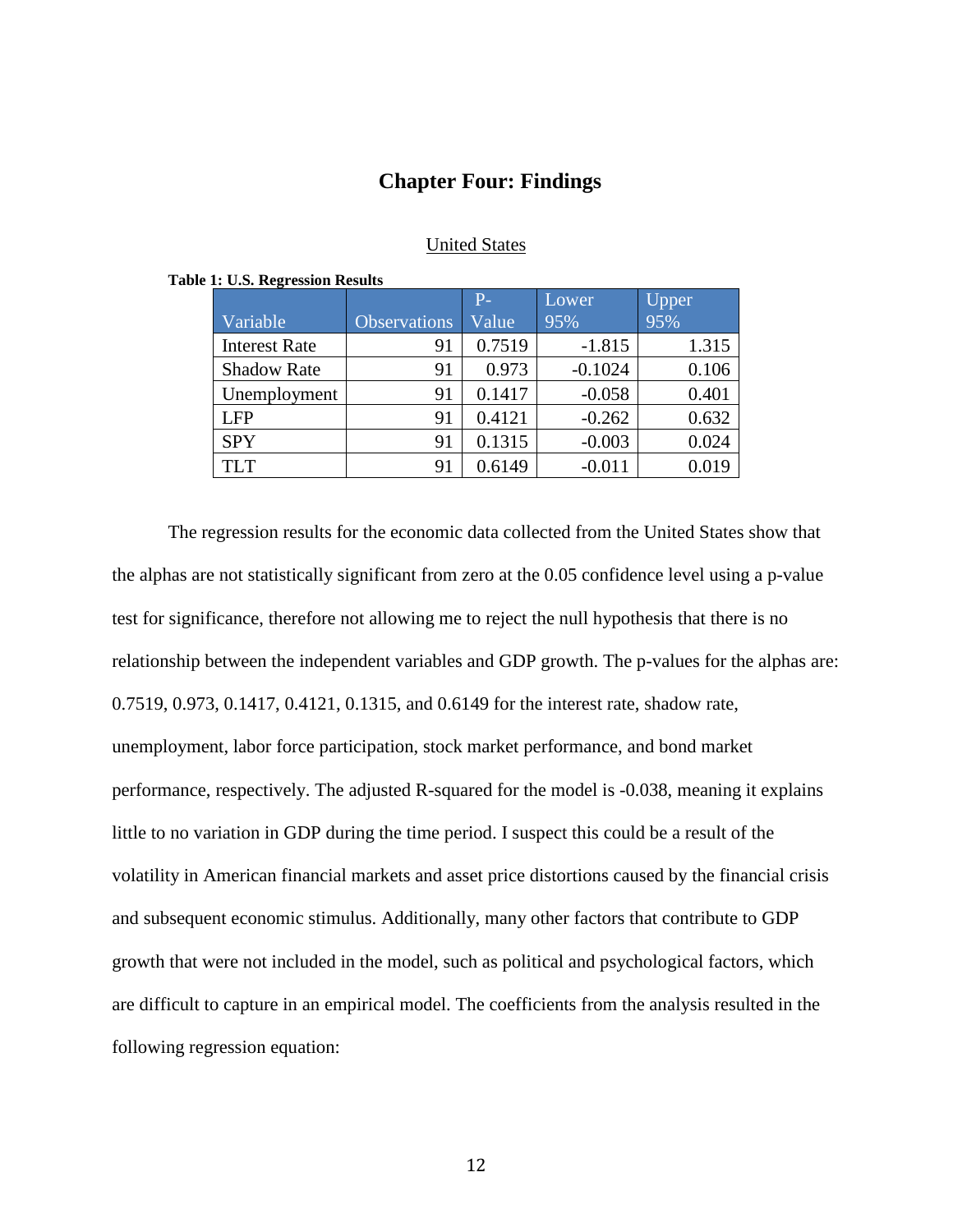#### **Equation 1:**

*GDP=-14.85-0.25(I)+0.002(SR)+0.17(UE)+0.19(LFP)+0.01(SPY)+0.004(TLT)*

*I=interest rate SR=shadow rate UE=unemployment rate LFP=labor force participation rate SPY=stock market performance TLT=bond market performance*

The data shows a negative relationship between GDP and interest rates, and a positive relationship between GDP and shadow rates, unemployment rate, labor force participation rate, stock market performance, and bond market performance.

### European Union

|                      |                     |          | Lower    | Upper   |
|----------------------|---------------------|----------|----------|---------|
| Variable             | <b>Observations</b> | P-Value  | 95%      | 95%     |
| <b>Interest Rate</b> | 91                  | 0.0618   | $-0.991$ | 4.018   |
| <b>Shadow Rate</b>   | 91                  | 0.0132   | 0.571    | 2.271   |
| Unemployment         | 91                  | 1.03E-06 | 1.131    | 2.5     |
| <b>LFP</b>           | 91                  | 0.5137   | $-0.791$ | 1.569   |
| <b>EZU</b>           | 91                  | 0.0036   | $-0.247$ | $-0.01$ |
| <b>IEGL</b>          | 91                  | 0.0038   | 0.017    |         |

**Table** 2**: E.U. Regression Results**

The p-values for the alphas for the variables shadow rate, unemployment rate, stock market performance, and bond market performance for the data representing the European Union show to be statistically significant from zero at the 0.05 confidence level. This allows me to reject the null that hypothesis which states these variables have no relationship with GDP growth. The p-values for the alphas are: 0.0618, 0.0132, 1.0322E-06, 0.5137, 0.0336, and 0.0038, for the interest rate, shadow rate, unemployment rate, labor force participation rate, stock market performance, and bond market performance, respectively. The adjusted R-squared for the model is 0.357, so the model is a relatively good fit; the independent variables capture some of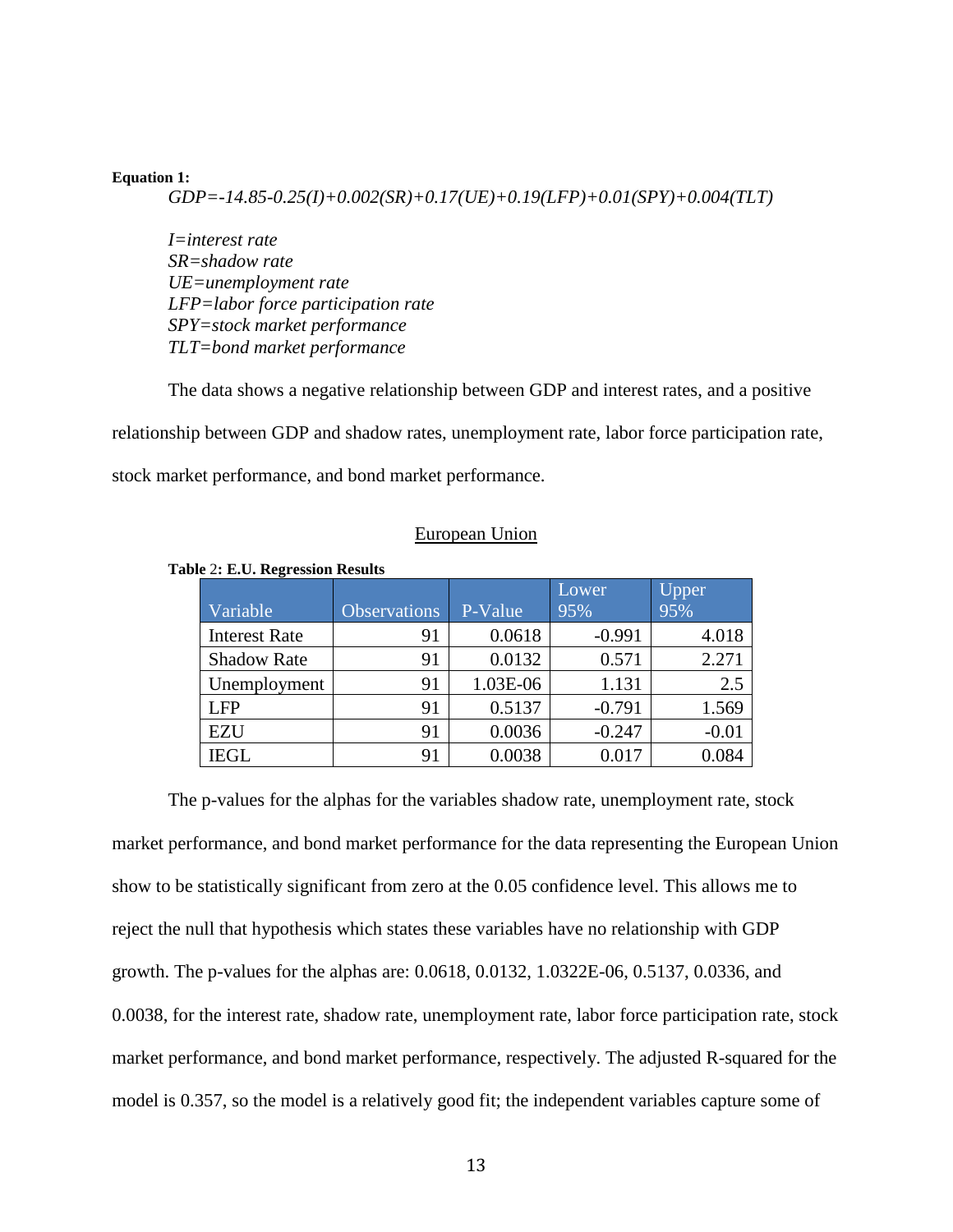the variation in GDP during the time period observed. The coefficients from the analysis result in the following regression equation:

#### **Equation 2:**

*GDP=-54.22+1.96(I)+1.42(SR)+1.82(UE)+0.39(LFP)-0.13(EZU)+0.05(IEGL)*

*I=interest rate SR=shadow rate UE=unemployment rate LFP=labor force participation rate EZU=stock market performance IEGL=bond market performance*

The data shows a positive relationship between GDP growth and interest rates, shadow

rates, unemployment rate, labor force participation rate, and bond market performance. A

negative relationship is displayed between GDP growth and stock market performance.

### Japan

| -                    |                     |          | Lower     | <b>Upper</b> |
|----------------------|---------------------|----------|-----------|--------------|
| Variable             | <b>Observations</b> | P-Value  | 95%       | 95%          |
| <b>Interest Rate</b> | 91                  | 0.729    | $-16.687$ | 23.759       |
| <b>Shadow Rate</b>   | 91                  | 0.3534   | $-0.635$  | 0.229        |
| Unemployment         | 91                  | 1.88E-05 | 1.883     | 4.821        |
| <b>LFP</b>           | 91                  | 0.005    | $-1.866$  | $-0.346$     |
| <b>EWJ</b>           | 91                  | 0.145    | $-0.112$  | 0.75         |
| VANJGBY              | 91                  | 0.005    | 0.0008    | 0.0042       |

#### **Table 3: Japan Regression Results**

At the 0.05 confidence level, the p-values for the alphas for the variables unemployment, labor force participation, and bond market performance show to be statistically significant from zero using a p-value test. This allows me to reject the null hypothesis that there is no relationship between these variables and GDP growth. The p-values for the alphas are: 0.7289, 0.3534, 1.8787E-05, 0.0049, 0.1448, and 0.0050 for the interest rate, shadow rate, unemployment rate,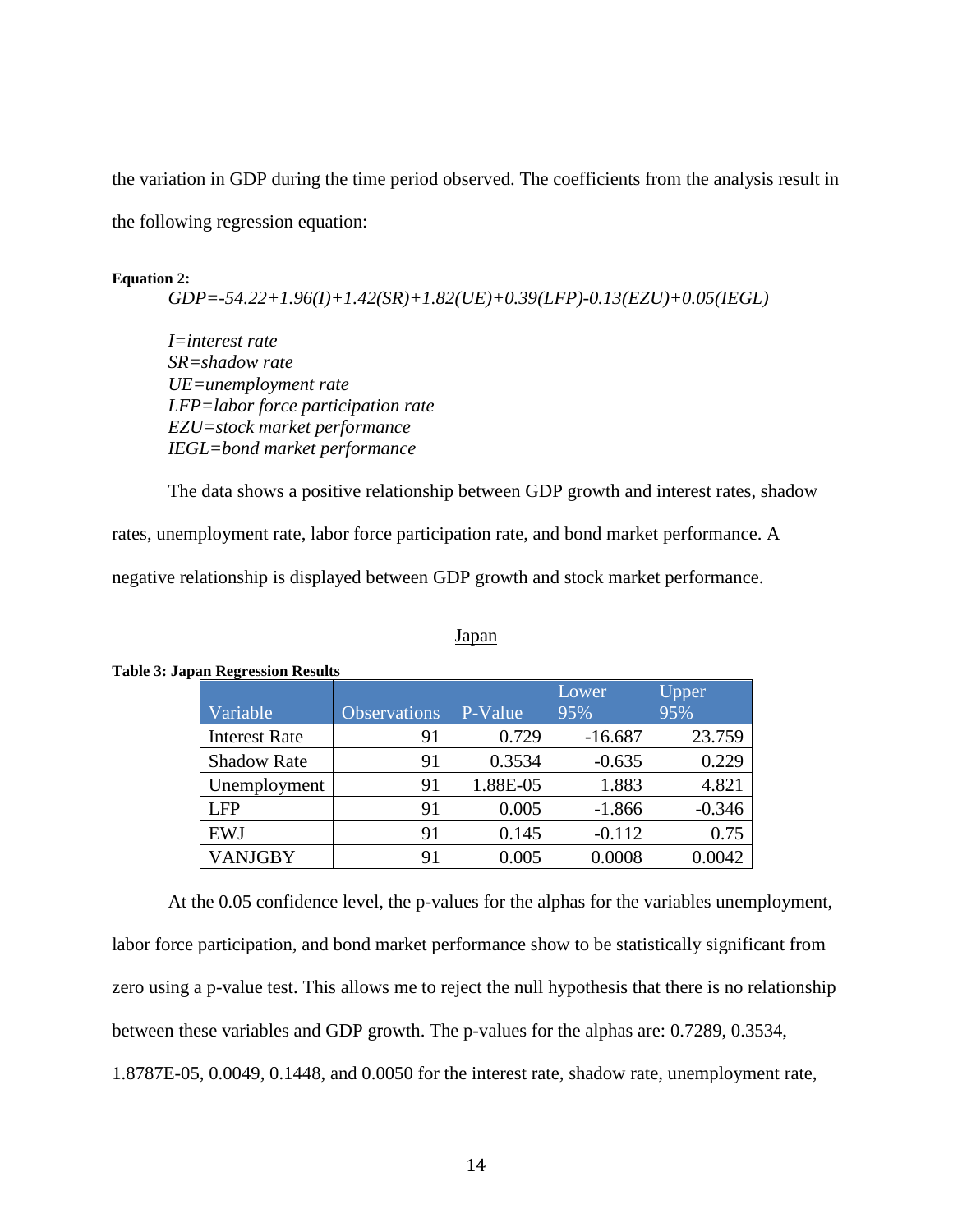labor force participation rate, stock market performance, and bond market performance. The adjusted R-squared for the model is 0.2980, showing the model is a moderately good fit, capturing some of the variation in GDP growth. The coefficients from the analysis result in the following regression equation:

#### **Equation 3:**

*GDP=10.61+3.54(I)-0.20(SR) +3.53(UE)-1.11(LFP)+032(EWJ)+0.002(VANJGBY)*

*I=interest rate SR=shadow rate UE=unemployment rate LFP=labor force participation rate EWJ=stock market performance VANJGBY=bond market performance*

The regression equation shows a positive relationship between GDP growth and interest rates, unemployment rate, stock market performance, and bond market performance. A negative relationship is displayed between GDP growth, the shadow rate, and the labor force participation rate.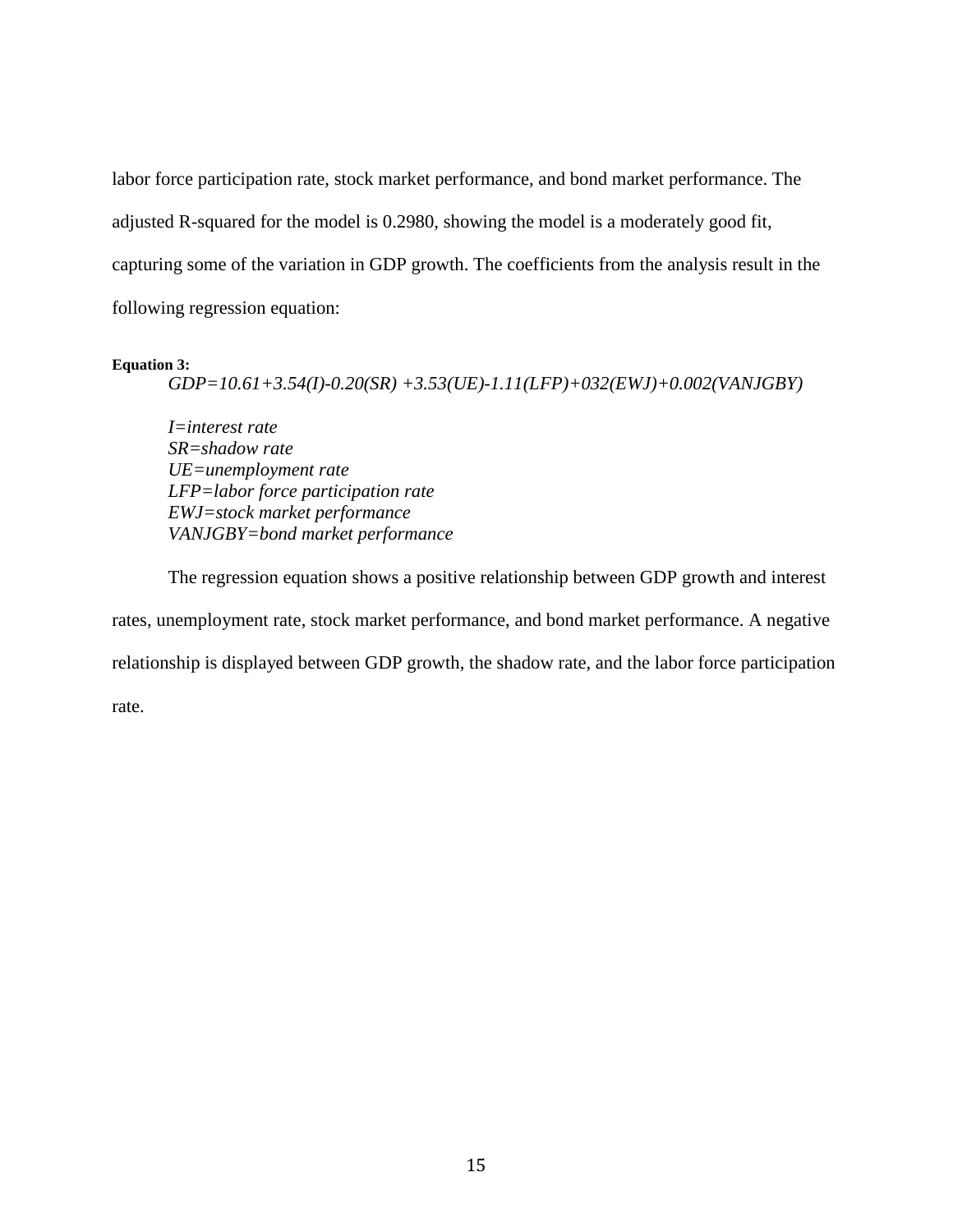## **Chapter Five: Conclusions**

The purpose of this research was to determine whether monetary stimulus was effective in a zero lower bound environment. Overall, the financial and labor market distortions and variations in asset prices and interest rates over the observed time period caused by the crisis and subsequent economic stimulus makes it difficult to draw solid conclusions from the data collected. Additionally, there are many more variables that affect economic growth that were not included in the study that could affect the results and fit of the models constructed.

The theoretical framework behind my research relies on past studies on the relationship between interest rate and economic growth, the use of shadow rates as a metric of monetary policy effectiveness in a zero lower bound environment, as well as empirical studies on the effect of easy monetary policy boosting aggregate demand.

According to my results, there is no statistically significant relationship between interest rates and economic growth. Two out of my three models showed a positive relationship between GDP and the interest rate. My model also showed that the most statistically significant factors that affect GDP growth are unemployment and bond market performance. I was able to reject the null hypothesis for these variables in two out of the three models. Both variables had a positive relationship with growth.

In conclusion, Quantitative Easing was successful in lessening the severity of the economic recession, however the prolonged easy policy implemented since 2008 has not been as efficient in stimulating the economy. At the zero lower bound, economic stimulus is not as effective as during times of conventional easing. Further research is warranted into the use of the unconventional monetary policy tools and their effect on the economy.